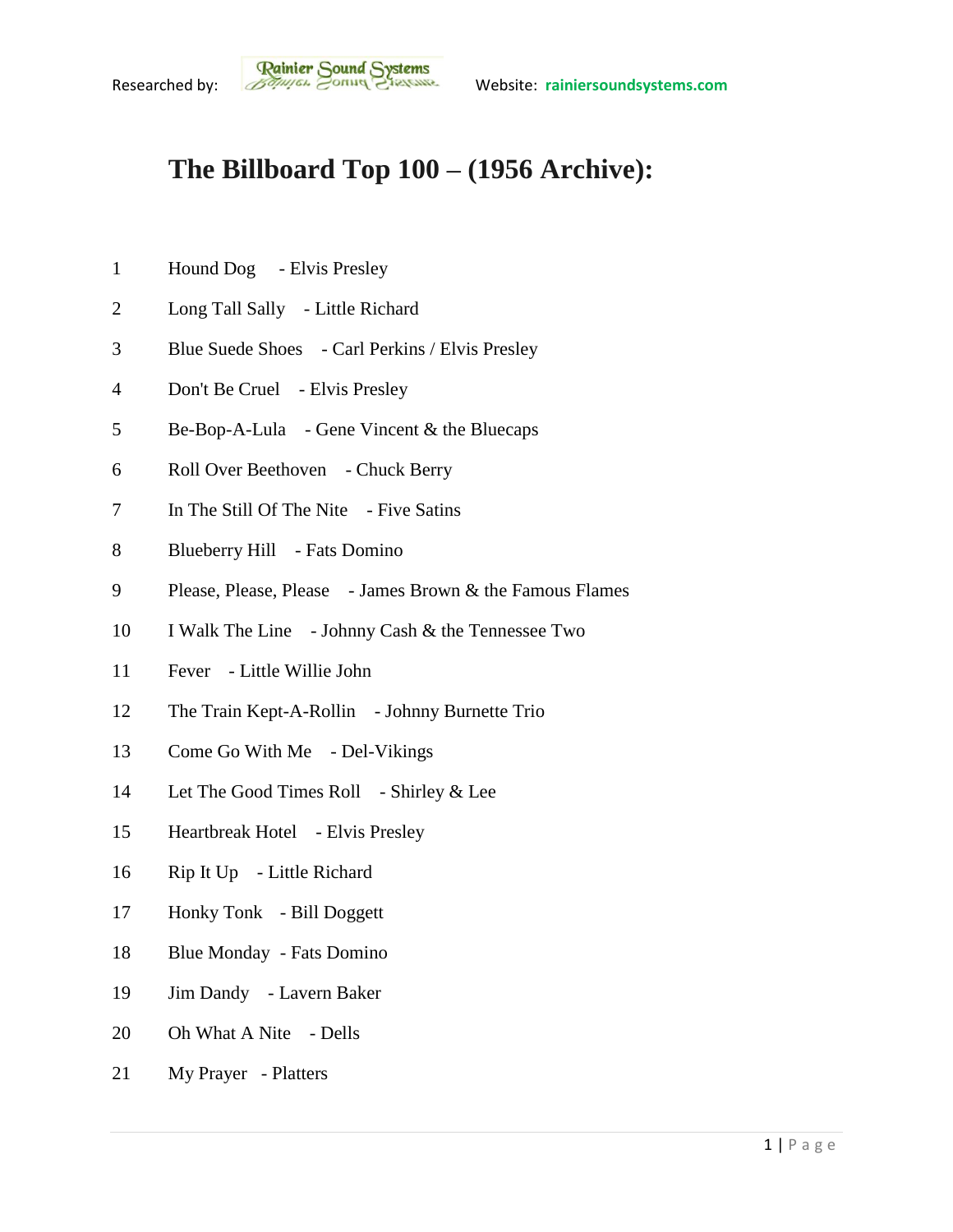**Rainier Sound Systems**<br>Researched by: *Bothuges* Conner Charantee Website: rainiersoundsystems.com

- Who Do You Love Bo Diddley
- 23 Brown-Eyed Handsome Man Chuck Berry
- Ready Teddy Little Richard
- Honey Don't Carl Perkins
- I'm In Love Again Fats Domino
- Little Girl Of Mine Cleftones
- 28 A Thousand Miles Away Heartbeats
- I've Got You Under My Skin Frank Sinatra
- Tear It Up Johnny Burnette Trio
- Drown In My Own Tears Ray Charles
- I Put A Spell On You Screamin' Jay Hawkins
- Love Is Strange Mickey & Sylvia
- Goodnight My Love Jesse Belvin
- Day-O (Banana Boat Song) Harry Belafonte
- Stranded In The Jungle Cadets
- Slippin' And Slidin' Little Richard
- I Promise To Remember Frankie Lymon & the Teenagers
- One Hand Loose Charlie Feathers
- Race With The Devil Gene Vincent & the Bluecaps
- Boppin' The Blues Carl Perkins
- My Baby Left Me Elvis Presley
- Smokestack Lightnin' Howlin' Wolf
- My Blue Heaven Fats Domino
- Ooby Dooby Roy Orbison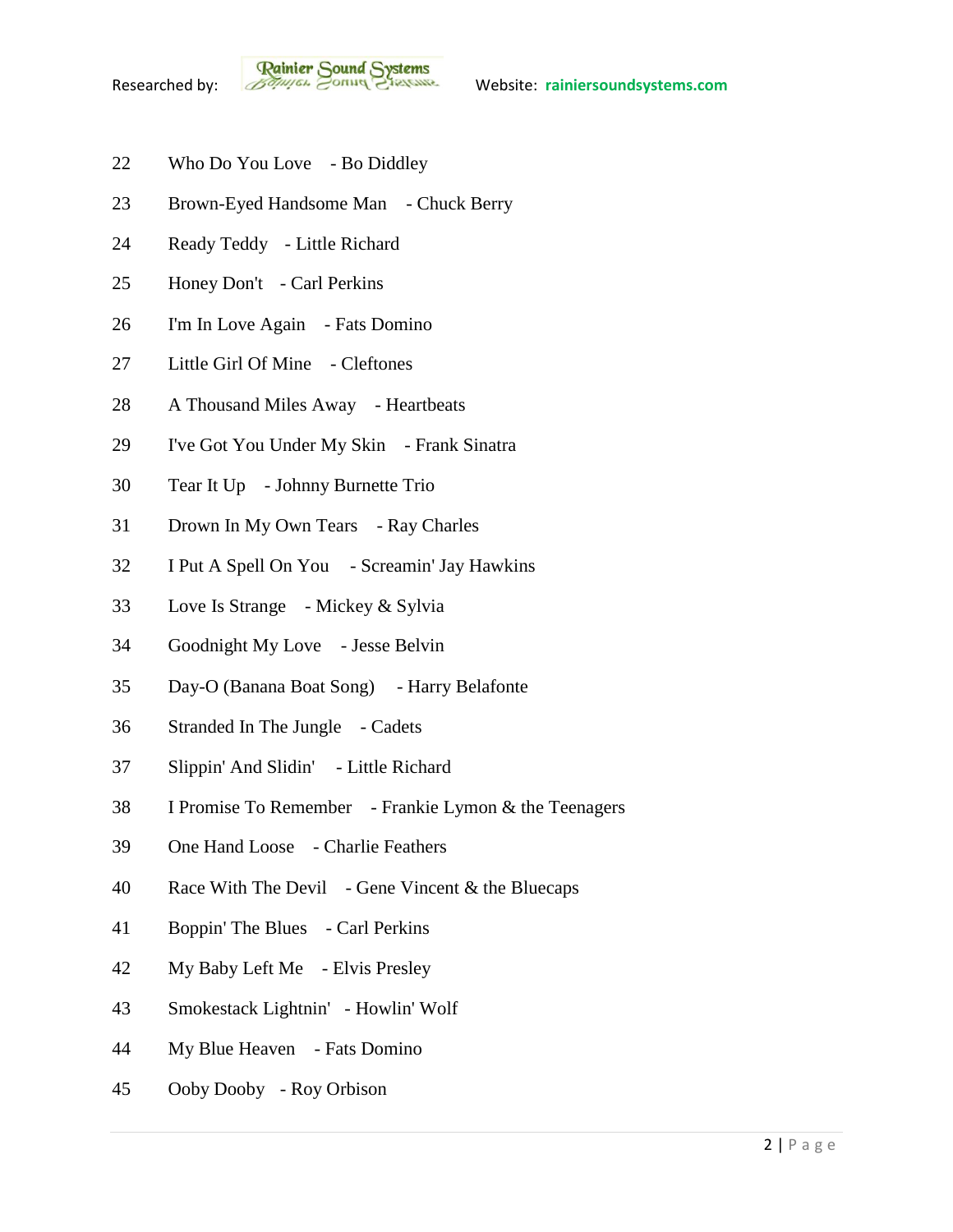

- Without Love (There Is Nothing) Clyde McPhatter
- The Girl Can't Help It Little Richard
- Honey Hush Johnny Burnette Trio
- Singing The Blues Guy Mitchell
- Woman Love Gene Vincent & the Bluecaps
- Too Much Monkey Business Chuck Berry
- Corrine, Corrina Joe Turner
- All Mama's Children Carl Perkins
- Ain't Got No Home Clarence "Frogman" Henry
- Diddy Wah Diddy Bo Diddley
- Hallelujah I Love Her So Ray Charles
- I Want You, I Need You, I Love You Elvis Presley
- It's Too Late Chuck Willis
- The Closer You Are Channels
- You Gave Me Peace Of Mind Spaniels
- Treasure Of Love Clyde McPhatter
- The ABC's Of Love Frankie Lymon & the Teenagers
- Since I Met You Baby Ivory Joe Hunter
- Bluejean Bop Gene Vincent & the Bluecaps
- Devil Or Angel Clovers
- Get Rhythm Johnny Cash & the Tennessee Two
- One Night Smiley Lewis
- Party Doll Buddy Knox
- Ruby Baby Drifters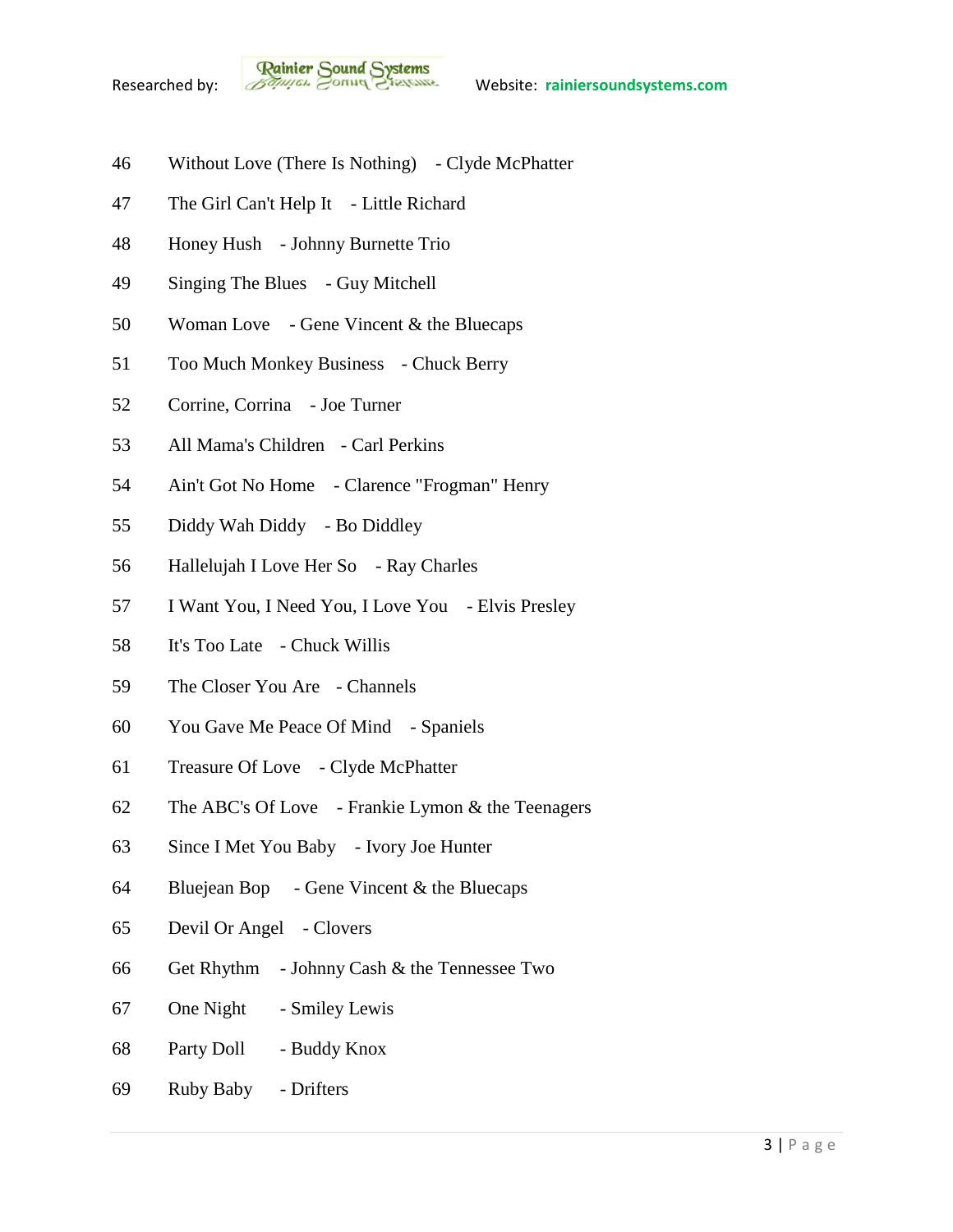**Rainier Sound Systems**<br>Researched by: *Bothuges* Conner Charantee Website: rainiersoundsystems.com

- You Can't Catch Me Chuck Berry
- Rock And Roll Ruby Warren Smith
- Crazy Arms Ray Price / Jerry Lee Lewis
- 73 Out Of Sight, Out Of Mind Five Keys
- Trying To Get To You Elvis Presley
- 75 Up On The Mountain Magnificents
- You've Got Me Dizzy Jimmy Reed
- Church Bells May Ring Willows
- (You've Got) The Magic Touch Platters
- Candy Big Maybelle
- Your Promise To Be Mine Drifters
- Love Me Elvis Presley
- I'll Be Home Flamingos
- Share Frankie Lymon & the Teenagers
- 84 Rubber Biscuit Chips
- The Woo Woo Train Valentines
- Ubangi Stomp Warren Smith
- I Ain't Got You Billy Boy
- The Angels Sang Solitaires
- Please Say You Want Me Schoolboys
- Jump, Jive An' Wail Louis Prima
- 91 Bottle To The Baby Charlie Feathers
- 92 You Ain't Treatin' Me Right Mac Curtis
- 93 I Want You To Be My Girl Frankie Lymon & the Teenagers